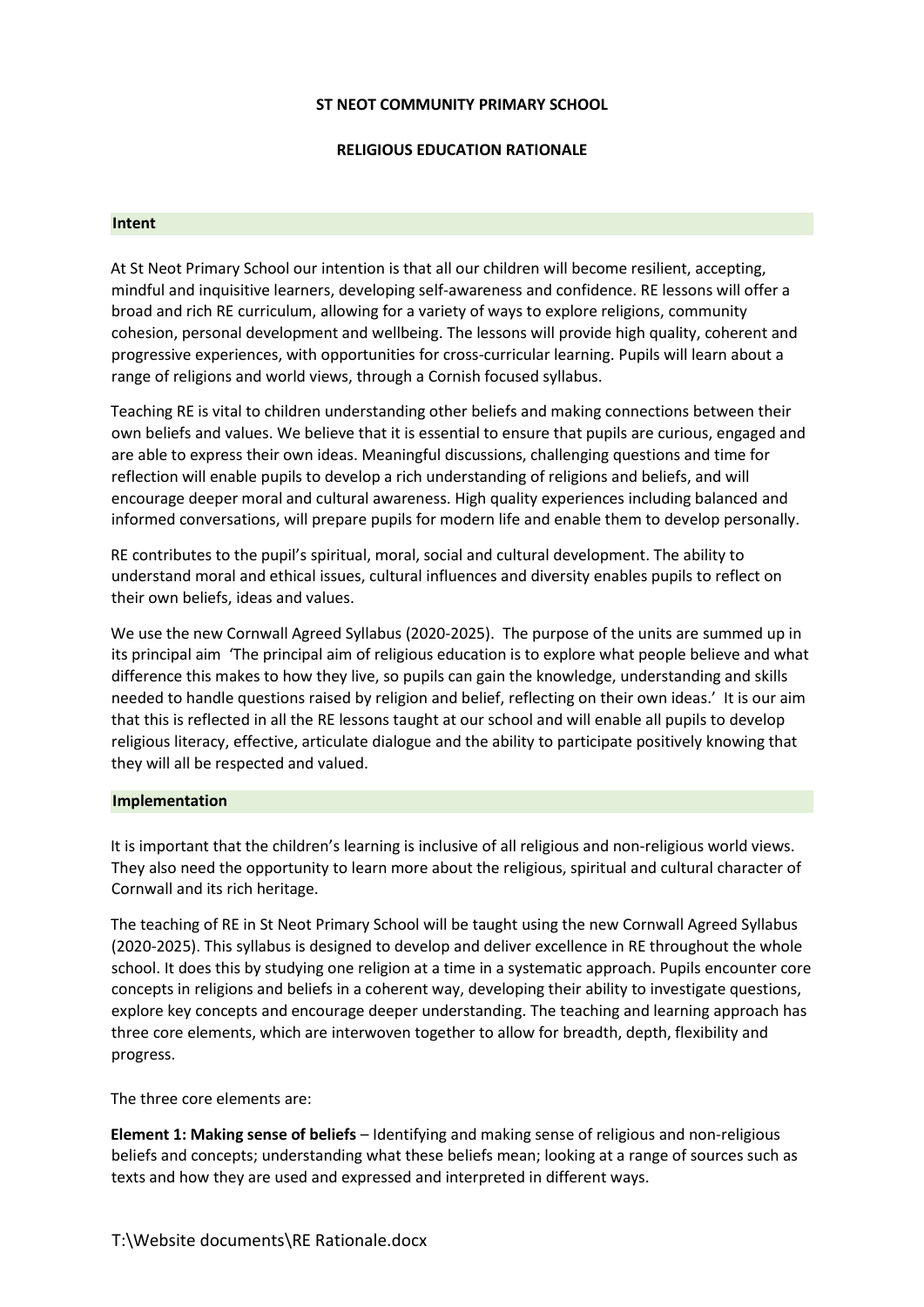**Element 2: Understanding the impact** – Examining how and why people put their beliefs into practice in diverse ways, within their everyday lives, within their communities and in the wider world.

**Element 3: Making connections** - Evaluating, reflecting on and connecting beliefs and practices studied, allowing pupils to challenge ideas and the ideas studied to challenge pupils' thinking; discerning possible connections between these and the pupils' own lives and ways of understanding the wider world.

The RE curriculum enables pupils to revisit previous learning and embed new concepts and develop long-term consolidation.

Pupils will study in depth the following religious traditions.

# Foundation: Discovering

Children will encounter Christianity and other faiths, as part of their growing sense of self, their own community and their place within it.

### Key Stage One: Exploring

Christians, Jews and Muslims and one Cornish Unit, "What makes some people and places in Cornwall sacred? "

### Lower Key Stage Two: Connecting

Christians, Muslims, Hindus and Jews and one Cornish Unit, "How and why do people in Cornwall mark significant events in community life? "

### Upper Key Stage Two: Connecting

Christians, Muslims, Hindus and Jews and one Cornish Unit, "Does faith help people in Cornwall when life gets hard? "

The pupils encounter engaging and imaginatively resourced lessons, which are taught using a range of teaching and learning styles. These allow for the personal development of skills and understanding. There is a clear sequence of progression throughout the school and children's knowledge and understanding is built upon as they move from year to year. Progress and attainment is monitored through the end of phase outcomes and any gaps are then addressed. When monitoring, we check that pupils know, understand and apply the concepts, skills and learning processes relevant to each unit and that they are consolidating and embedding learning.

In addition to the RE Curriculum which is taught through dedicated RE lessons using the RE Today Scheme of Work, the children attend daily assemblies and as part of these, enjoy and participate in 'Open The Book'. This is a fortnightly assembly led by a dedicated group from the local church, St. Lalluwys. They perform a series of plays that bring bible stories to life and enable pupils to think about some of the more challenging ideas. The school also has strong links with the local church and the local community. A Harvest Celebration is usually held each year in the church and at Christmas, the whole school welcomes families, friends and the local community to celebrate the Christmas Story. In order to strengthen our multicultural links and to support our enriched curriculum, we organise a range of workshops. The pupils learn about Hindu and Sikh traditions, culture, clothes and cooking, in addition to the important aspects of Hindu and Sikh faith and beliefs.

A wide range of resources and artefacts are used to inspire and encourage learning and opportunities for research and self-development are promoted.

### **Impact**